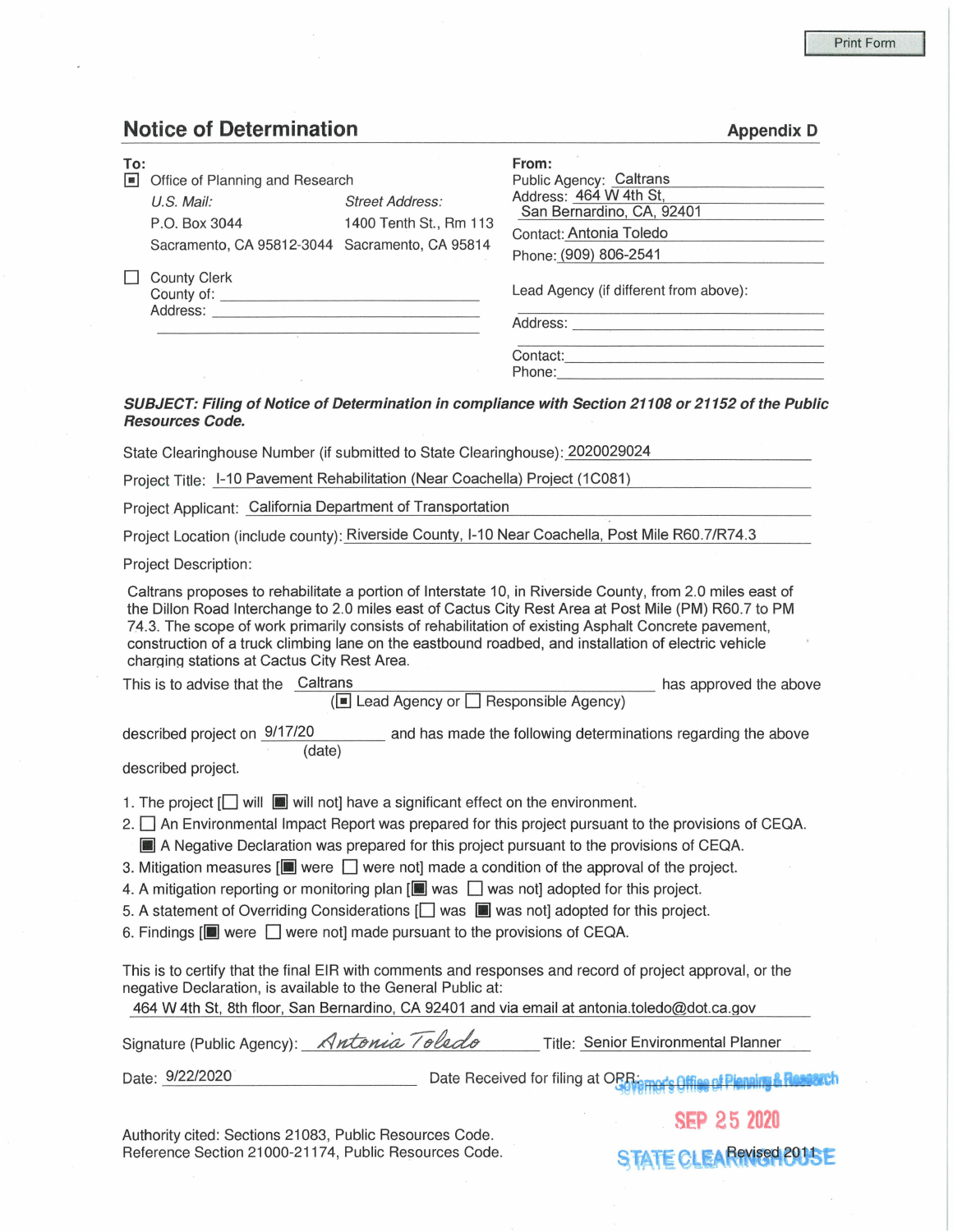## FONSI NOTICE OF AVAILABILITY

TO: State Clearinghouse 1400 Tenth Street Sacramento, CA, 95814

Areawide Clearinghouse

## DATE: 9/22/2020

FROM: California Department of **Transportation** District 8 464 W. 4th Street, MS-820 San Bernardino, CA, 92401

SUBJECT: Notice of Availability of Finding of No Significant Impact (Pursuant to: U. S. D. O. T. Order 5610. 1C, Paragraph 5.b)

SCH #: 2020029024

PROJECT DESCRIPTION: The California Department of Transportation (Caltrans) proposes to rehabilitate a portion of Interstate 10 (1-10), in Riverside County, from 2.0 miles east of the Dillon Road Interchange to 2.0 miles east of the Cactus City Rest Area. The scope of work primarily consists of rehabilitation of existing Asphalt Concrete (AC) pavement, construction of a truck climbing lane on the eastbound roadbed, and installation of electric vehicle charging stations at Cactus City Rest Area. The project is located in the Coachella Valley, just east of the City of Coachella. The project limits are from Post Mile (PM) R60.7 to PM R74.3. Other rehabilitation activities include removal and replacement of existing inside and outside shoulders, guardrails, rumble strips, drainage inlets, dikes, and oversized drains. The project also includes widening of bridges and placement, repair, and installation of permanent desert tortoise fence. Grading will be limited to five feet outside the edge of shoulder, except at bridge locations. The rehabilitation activities would occur within the existing right of way limits, would meet current transportation design standards, while avoiding and/or minimizing impacts to the environment.

This is to advise you that a Finding of No Significant Impact (FONSI) has been made for this project by the California Department of Transportation as assigned by the Federal Highway Administration pursuant to 23 U.S.C 327. A copy of the FONSI. and the Environmental Assessment can be obtained from the California Department of Transportation office located at the above address.